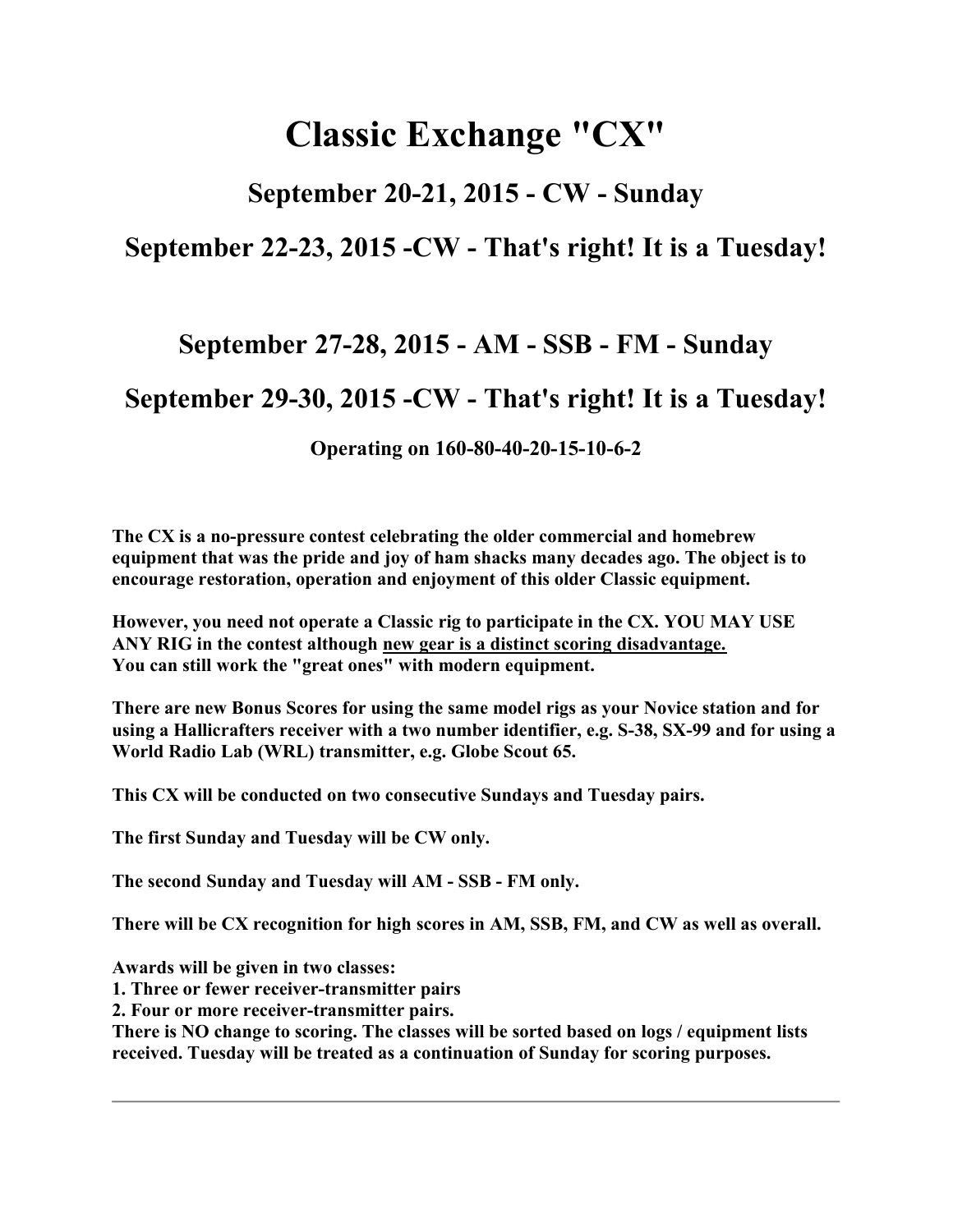IMPORTANT: Due Date for submission of scores, logs, narratives and pictures is November 30, 2015 inputs received after that date may not make it into the newsletter.

# WHEN - WHERE - WHAT

### WHEN

The CW CX will run from 1300 UTC September 20 to 0800 UTC September 21 , 2015 (9 AM Eastern Time on Sunday to 3 AM Eastern Time Monday) AND from 1300 UTC September 22 to 0800 UTC September 23 , 2015 (9 AM Eastern Time on Tuesday to 3 AM Eastern Time Wednesday) Send: "CQ CX" The AM-SSB-FM CX will run from 1300 UTC September 27 to 0800 UTC September 28, 2015 (9 AM Eastern Time on Sunday to 3 AM Eastern Time Monday) AND from 1300 UTC September 29 to 0800 UTC September 30 , 2015 (9 AM Eastern Time on Tuesday to 3 AM Eastern Time Wednesday) Call: "CQ Classic Exchange"

### **WHERE**

#### PLEASE OPERATE AROUND THE SUGGESTED CX FREQUENCIES AND AVOID OPERATING SSB IN THE AM WINDOWS

#### Suggested Frequencies -- plus/minus QRM Listen up and down 5 to 10 Kc for crystal controlled stations

| 160 | 80 | 40 | 20 |  |                                                                                                   |
|-----|----|----|----|--|---------------------------------------------------------------------------------------------------|
|     |    |    |    |  | $\ CW\ $ 1.810 mc. 3.545 mc. 7.045 mc. 14.045 mc. 21.045 mc. 28.045 mc. 50.100 mc. 144.100 mc.    |
|     |    |    |    |  | $\ AM\ 1.890$ mc. 3.860 mc. 7.270 mc. 14.280 mc. 21.400 mc. 29.000 mc. 50.300 144.300 mc.         |
|     |    |    |    |  | SSB  1.920 mc.  3.840 mc.  7.250 mc.  14.260 mc.  21.380 mc.  28.600 mc.  50.125 mc.  144.200 mc. |

# WHAT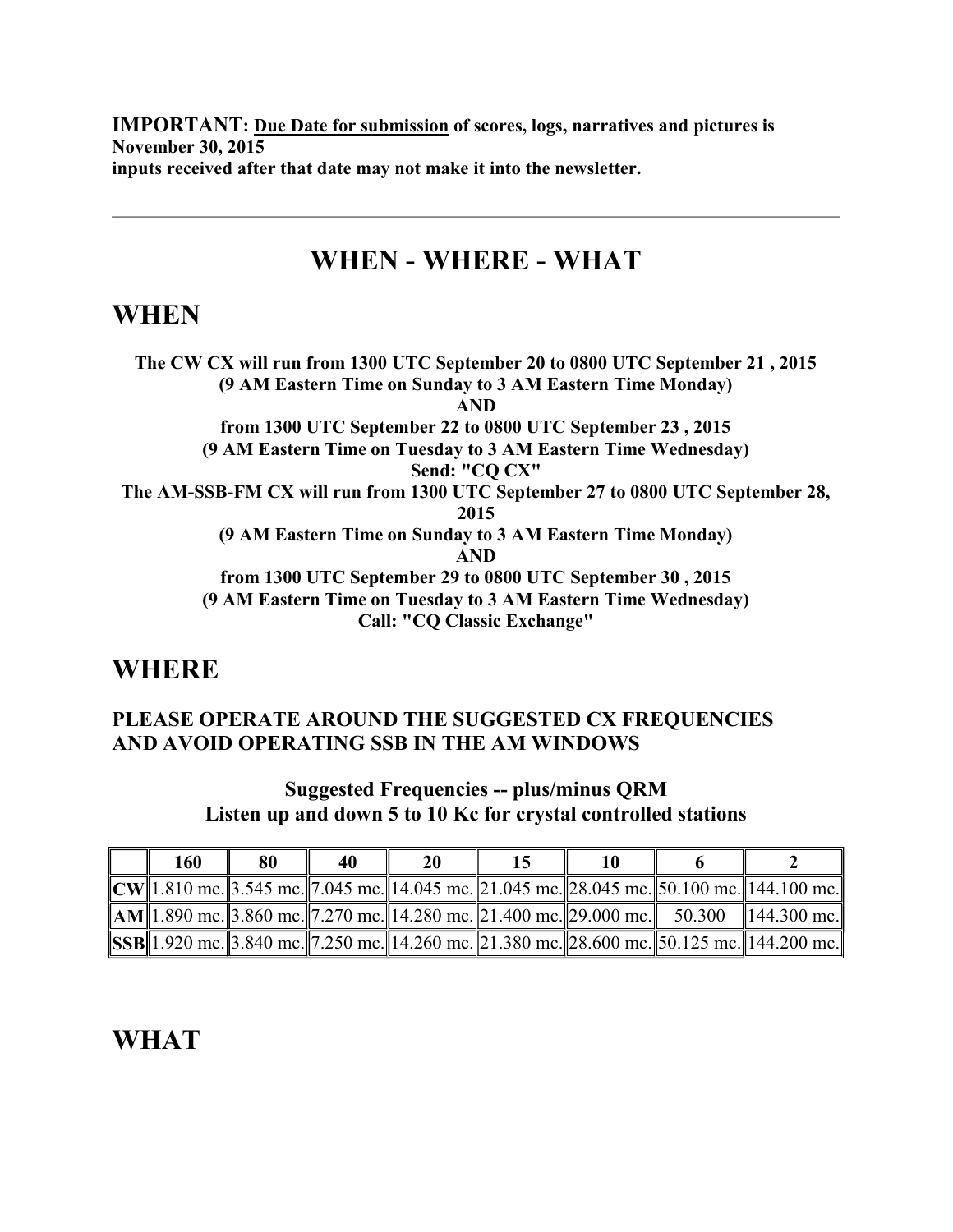Exchange your name, RST, QTH (state US, province for Canada, country for DX), receiver and transmitter manufacturer/model (homebrew send final amp tube or transistor type) and other interesting conversation.

The same station may be worked with different equipment combinations on each band and in each mode.

Tuesday should be treated as an extension of Sunday for scoring purposes.

Non-participating stations may be worked for score if all required information is exchanged.

All QSOs must be direct radio communications - not through repeaters or the Internet

# SCORING - EASIER THAN EVER!

#### TWO STEPS:

1. Calculate your score for each mode (AM, SSB, FM, CW) Treat Tuesday data as a continuation of Sunday, not a new session. For example:  $OSOs CW Sunday = 45$ QSOs CW Tuesday = 30 Total CW QSOs = 75 Age of CW gear qualified Sunday = 300 years Age of CW gear qualified Tuesday  $= 150$  years Total age for score computation  $= 450$  years Combined Sunday and Tuesday CW score is then  $75 \times 450 = 33,750$ 

2. Add the CW, AM, SSB, and FM scores for your overall CX score.

Complete QSO requires successful exchange of name, QTH, RS(T), type of transmitter and type of receiver.

CX Multiplier is the total age in years old of all receivers and transmitters you used in that mode. Do not include the age of ancillary items such as a separate VFO, amplifier, key or bug, antenna, tree holding up the antenna, operating desk, operator or operator's dog.

To qualify to be counted in the multiplier, each receiver or transmitter must be used in a minimum of three complete QSOs .

If the equipment is homebrew, count it as a minimum of 25 years old unless actual construction date or date of its construction article is older.

Transceivers score as separate receivers and transmitters of equal age.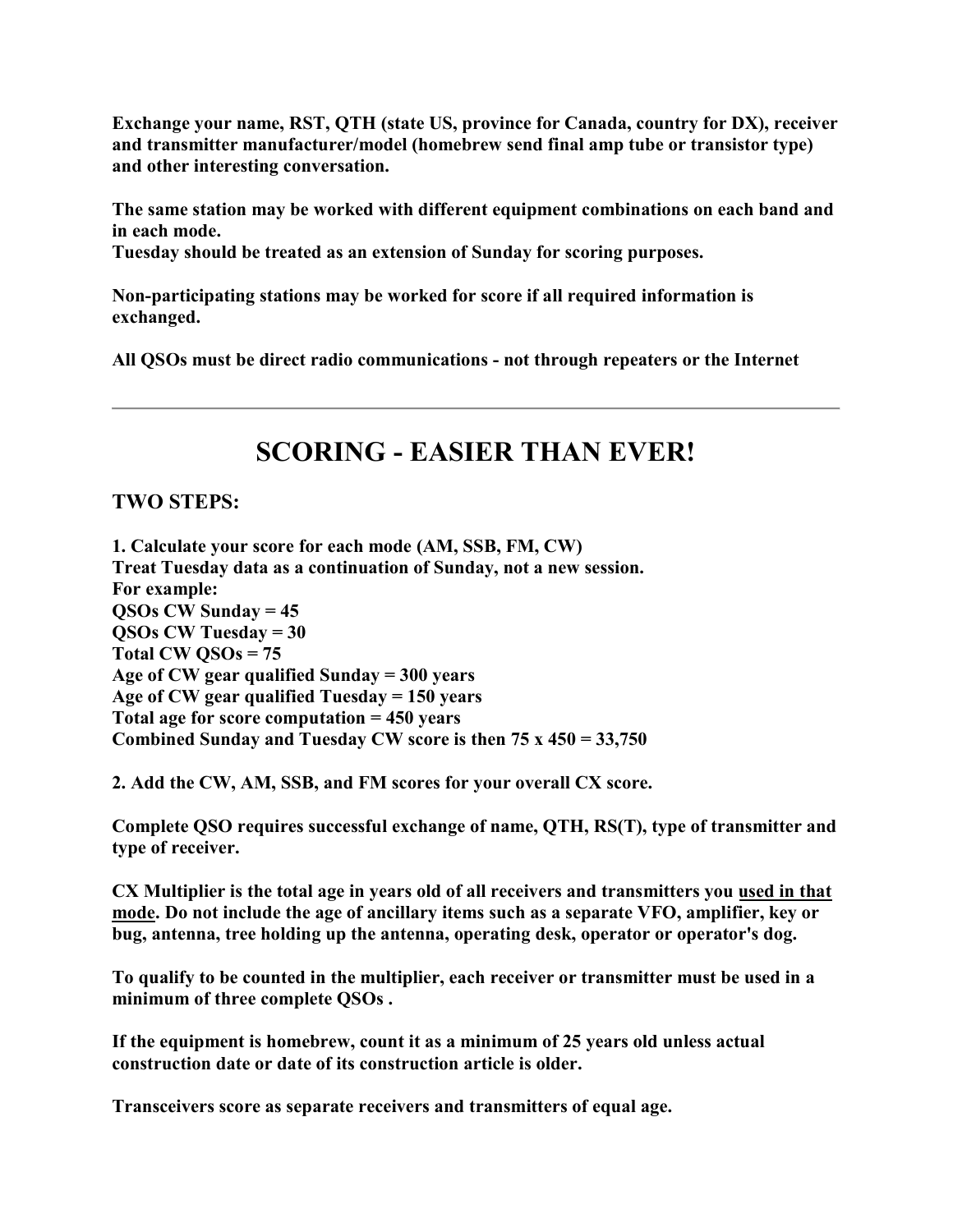#### NEW BONUS SCORES

To reward those using older gear, up to 2,000 point bonus will be awarded to every CX participant who operates the same model rig as their Novice station. One receiver and one transmitter may be counted and are worth 1,000 points each.

Up to 2,000 point bonus will be awarded to every CX participant who operates a Hallicrafters receiver with a two number identifier, e.g. S-38, SX-99 and for using a World Radiio Lab (WRL) transmitter, e.g. Globe Scout 65.

One receiver and one transmitter may be counted and are worth 1,000 points each. Please note these bonus points in your score summary

| <b>MODE</b>                  | <b>Number</b><br>of QSOs | Total age of<br>gear used to<br>make QSOs | <b>Total</b> |
|------------------------------|--------------------------|-------------------------------------------|--------------|
| AM                           | 10                       | 120                                       | 1,200        |
| SSB                          | 50                       | 850                                       | 42,500       |
| $\mathbf{CW}$                | 70                       | 700                                       | 49,000       |
| <b>FM</b>                    | 5                        | 100                                       | 500          |
| <b>TOTALS</b>                | 135                      |                                           | 93,200       |
| <b>NOVICE</b><br><b>RIG</b>  | Heath<br>$AT-1$          | Howard 435A                               | 2,000        |
| <b>BONUS</b><br><b>RIG</b>   | Globe<br>King<br>500C    | Hallicrafters<br>SX-99                    | 2,000        |
| <b>GRAND</b><br><b>TOTAL</b> |                          |                                           | 97,200       |

You can prepare a grid like this as a summary:

Please send a copy of your log and a listing the equipment used with ages for each mode. Other information such as most interesting qso, rig with the worst chirp, unusual events preparing for or during CX and

interesting stories about your classic gear would be appreciated and used by the editor. Also, please send pictures of you, your shacks, and antennas.